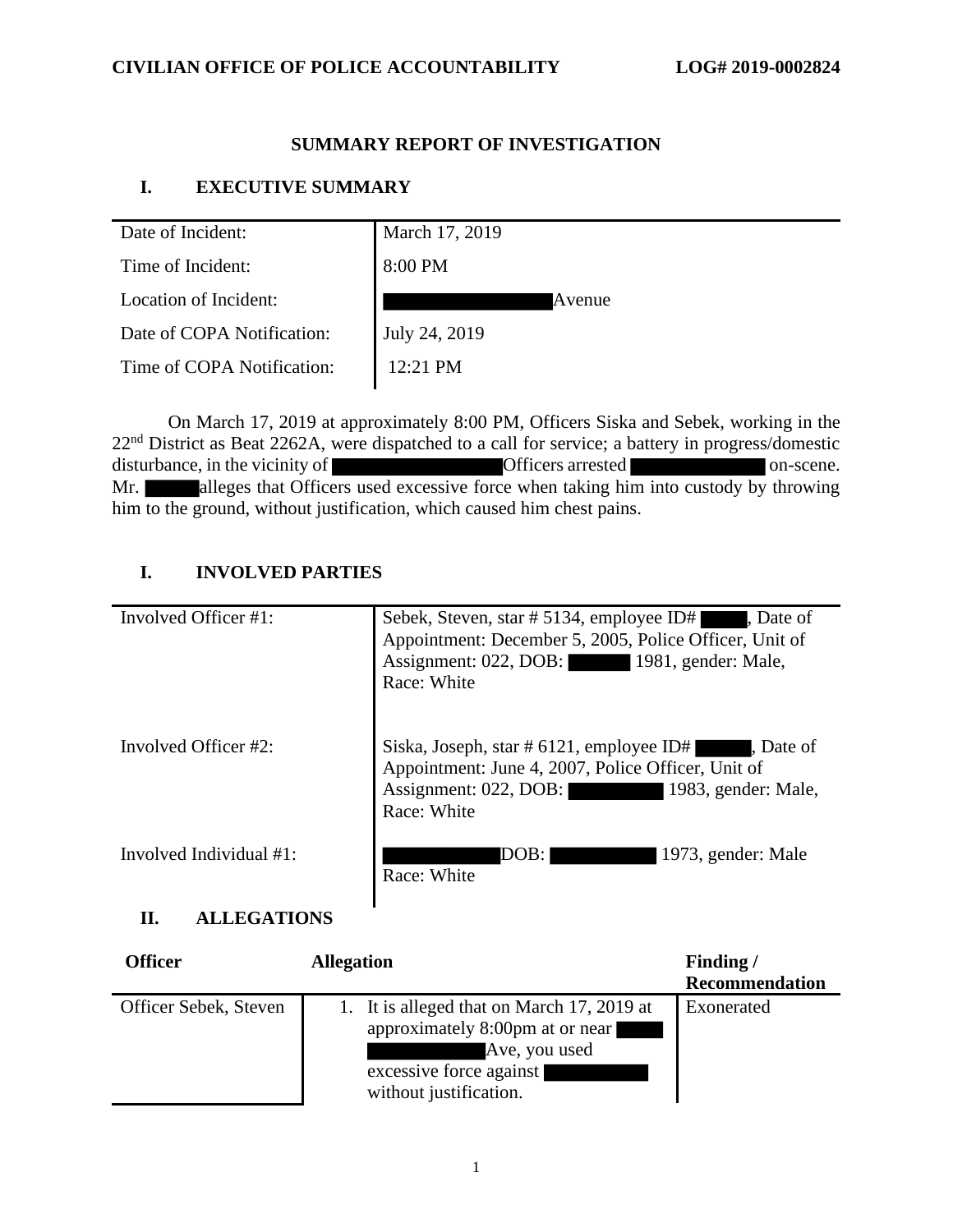|                       | 2. It is alleged that on March 17, 2019 at<br>approximately 8:00pm at or near<br>Ave, you failed to<br>activate your body worn camera during<br>official law enforcement activity with | Sustained/2 Days<br>Suspension |
|-----------------------|----------------------------------------------------------------------------------------------------------------------------------------------------------------------------------------|--------------------------------|
| Officer Siska, Joseph | 1. It is alleged that on March 17, 2019 at<br>approximately 8:00pm at or near<br>Ave, you used<br>excessive force against the Complainant<br>without justification.                    | Unfounded                      |

### **III. APPLICABLE RULES AND LAWS**

#### Rules

1. Rule 2: Any action or conduct which impedes the Department's efforts to achieve its policy and goals or brings discredit upon the Department.

2. Rule 3: Any failure to promote the Department's efforts to implement its policy or accomplish its goals.

3. Rule 9: Engaging in any unjustified verbal or physical altercation with any person, while on or off duty.

| <b>General Orders</b> |  |  |  |
|-----------------------|--|--|--|

1. G01-01 – CPD Vision Mission Statement, and Core Values

2. G02-01 – Human Rights

3. G03-02 – Use of Force

Federal Laws

1.Fourth Amendment, United States Constitution

State Laws

1. 50 ILCS 710/1-5/7-5 1

### **IV. INVESTIGATION**

*<sup>1</sup> In making an arrest, officers need not retreat or desist when someone resists, force justified with reasonable belief that conduct necessary to effect the arrest and defend self or another from bodily harm.*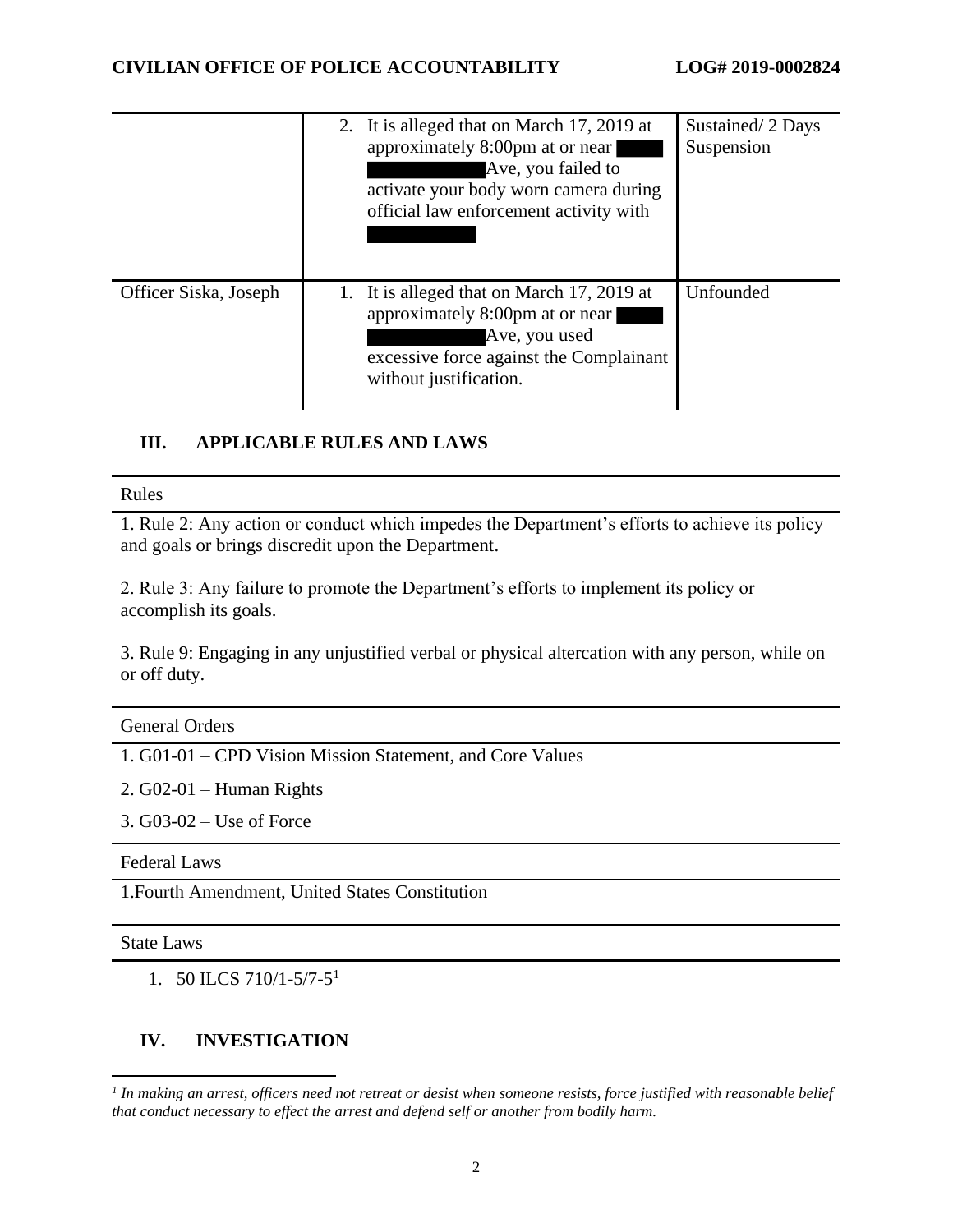#### **a. Interviews**

**COPA conducted an interview** with **the conducted an interview** with **on November 4, 2019, at** approximately  $10:08$  AM. related the he was arrested by members of the Chicago Police Department in the vicinity of

Mr. stated during his interview that on March 17, 2019, he was out drinking with some of my friends at Bourbon Street for St. Patrick day.

His son's mother lives close to Bourbon Street, so he decided to stop by and see him, which he admits he should not have done, because he was not invited. While there, he had an altercation with one of the mother's cousins. They held him on the ground and called the police.

When the police arrived, they asked Mr. to leave. At first, he refused, but then he decided to comply and started walking down the street. He admits that as he was walking away, he continued to turn back and make unknown comments. As he got half way down the street, he made another unknown comment, which resulted in officers re-approaching him and handcuffing him. A few more words were exchanged and then an officer slammed him to the ground.

Mr. **Further related that he asked the officer why was he thrown to the ground, to which the** officer responded saying he was resisting arrest. Mr. was placed in the back of a police car and, while enroute to the police station, he was taken to the hospital because he was complaining of being in pain.

Mr. **alleged that the force used was used without justification.** 

COPA conducted an **Interview with Officer Joseph Siska**<sup>3</sup>, Star No. 6121 on March 4, 2020 at approximately 10:14 AM. Officer Siska was assigned to the 22nd Chicago Police District and assigned to Beat 2262A, with his partner, Officer Sebek. Officers responded to a call for service through dispatch<sup>4</sup> in the vicinity of  $\blacksquare$  for a disturbance/battery in progress.

On arrival. Officer Siska observed a family gathering going on at a residence. There were people on the front steps of the house. Mr. was outside yelling back and forth at people from the residence. They were saying he had to leave. He was there over a custody dispute with his ex-wife. The people on the porch told Officer Siska that Mr. was pushing Ms. around and they had to forcibly remove him from the residence. They told Officer Siska that they wanted him gone. At this time, Mr. was still yelling and swearing at people as he started walking away. Other officers were speaking to Mr.  $\frac{1}{\sqrt{2\pi}}$  ex-wife to find out if she wanted him arrested or not.

*<sup>2</sup> Att. 12, Audio Interview of* 

*<sup>3</sup> Attachment 26*

<sup>4</sup> Attachment 8, OEMC Event Query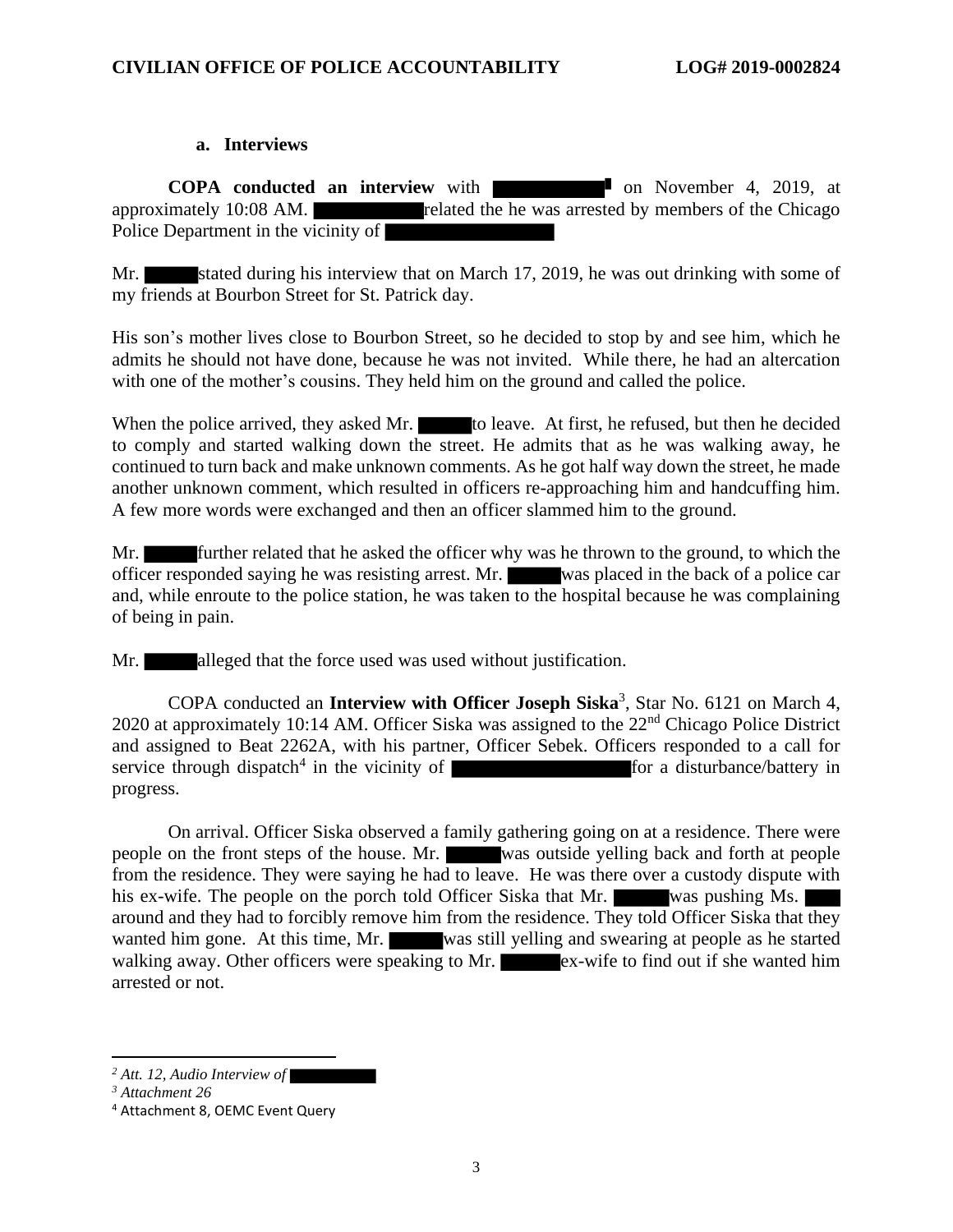Mr. **Kept walking away, coming back, yelling and swearing. Officer Siska observed** him fall from what he assumed was a result of being drunk. Mr. **Fell down**, got back up and continued yelling and swearing. Other officers were still deliberating on what Ms. wanted to do. Officer Siska approached Mr. to detain him and he was placed in handcuffs, as Officer Siska believed he was going to arrest Mr. Officer Sebek had him leaning against the squad car, waiting for a transport and Mr. was turning and yelling. Officer Sebek performed an emergency take-down in the grass and he and Officer Siska held him there until the transport arrived. Although Officer Siska stated he did not observe Officer Sebek perform the emergency take-down. He only saw the "tail-end" of it, but remembers his partner, Officer Sebek, saying something to the effect of "calm down"<sup>5</sup> or something similar. Next, he observed Mr. and Officer Sebek on the ground.

Officer Siska observed a small cut on Mr. **Forehead area prior to any interaction** with the police. He suspected the wound was from falling down or from the physical interaction with relatives prior to police arrival.

COPA conducted an **Interview with Officer Steven Sebek**<sup>6</sup>, Star No. 5134 on March 4, 2020 at approximately 10:45 AM. Officer Sebek is currently assigned to the Force Review Unit, but on March 17, 2019 he was assigned to the 22nd Chicago Police District and assigned to Beat 2262A with his partner, Officer Siska. On that date, he and his partner responded to a call for service, through dispatch,<sup>7</sup> in the vicinity of  $\blacksquare$  for a disturbance/battery in progress.

Officer Sebek and his partner pulled up in front of the house where he saw a handful of people outside, including Mr. At one point, Lieutenant Kinnane was speaking with Mr. Officer Sebek was listening to statements from the other parties who were all outside in the front yard. Officer Sebek could hear Mr. yelling and being belligerent.

While Officer Sebek did not directly speak to any parties, Lieutenant Kinnane and Sergeant Conners did most of the talking and he just observed. Officer Sebek learned that Mr. had showed up to the house and wanted to see his son. The family could tell he was highly intoxicated, so they did not want him anywhere near his son, so they told him to leave. Mr. because he kept wanting to see his son. He and the mother of his son (Ms. began arguing in the front yard. At some point during the argument, he shoved her and one of her relatives pushed him away, at which point he fell to the ground.

The officers told him to leave several times, but he kept yelling and swearing at them. Mr. began to walk northbound, away from the house. He kept turning around and yelling, screaming and swearing. Eventually the officers learned, from either their Sergeant or Lieutenant, that Ms. was going to sign complaints. The officers then began to walk towards Mr. to place him in handcuffs. As the officers were walking towards him, he was so intoxicated that he fell to the ground. Mr. was then placed in custody as he was standing back up. While he was in cuffs, Mr. continued to tense up, stiffening up and pulling away from Officer Sebek.

*<sup>5</sup> Attachment #26, Id at 10:48*

*<sup>6</sup> Attachment 25*

<sup>7</sup> Attachment 8, OEMC Event Query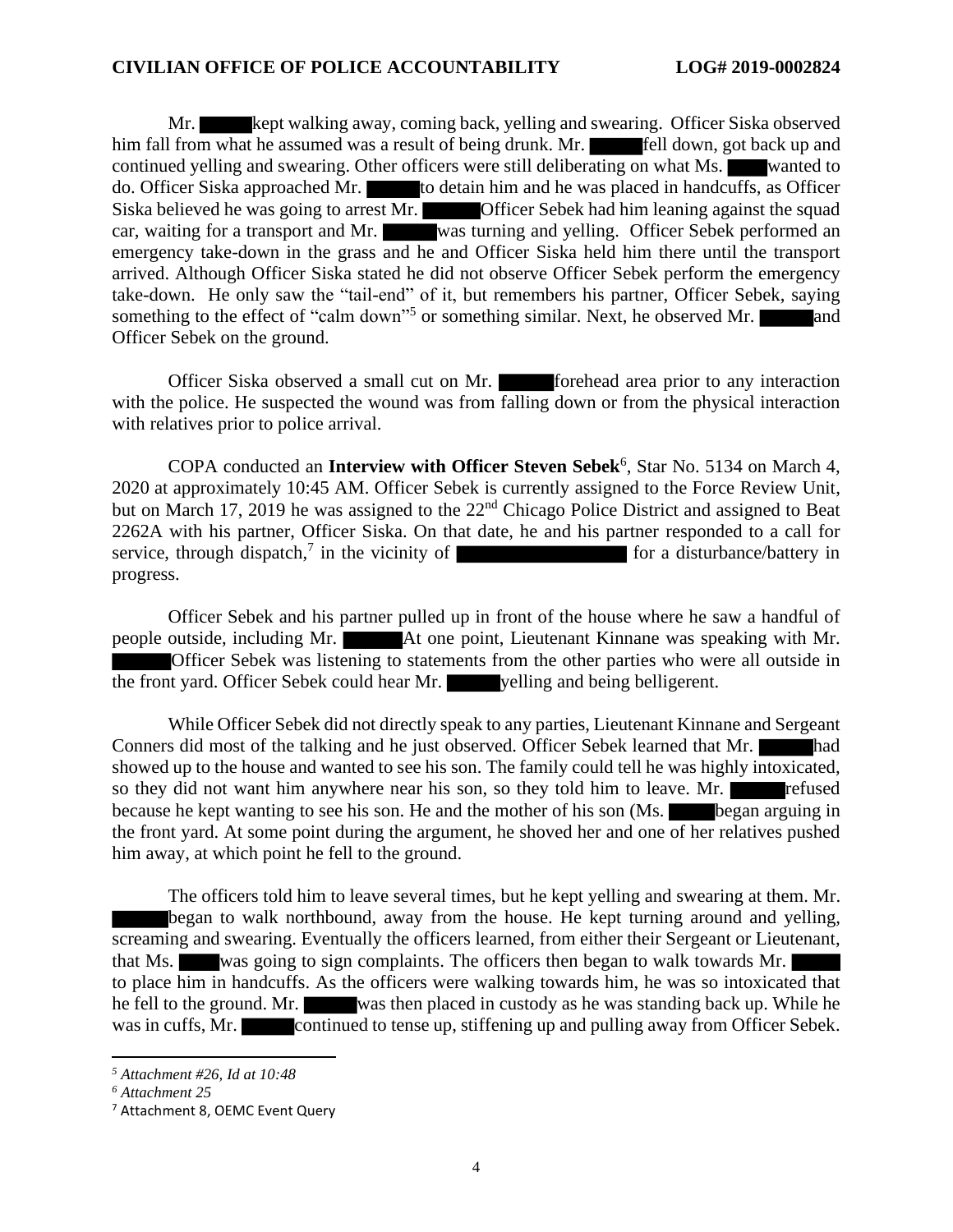Mr. kept turning towards Officer Sebek, yelling and swearing. Officer Sebek had to forcibly walk him towards the police vehicle. Mr. continued moving around, stiffening up and not following verbal commands. He was actively resisting<sup>8</sup>.

Officer Sebek escorted him to their vehicle to wait for a transport vehicle to arrive. As Mr. was against the squad car, he continued stiffening up, at one-point jerking toward him and raising up his elbows. Officer Sebek then performed an emergency take down, based on those Mr. resistance. Officer Sebek did not know if he was going to spit on him, elbow him or actively resist in some other manner that would put Officer Sebek at risk of harm. After performing the emergency take-down, Officer Sebek held him there until the transport vehicle arrived.

During the interview, Officer Sebek was asked if he was issued a body worn camera on March 17, 2019, Officer Sebek response was "yes"<sup>9</sup>. When asked was it activated during the call for service at **Ave, his response was** "it was not."<sup>10</sup>

#### **b. Digital Evidence**

#### **The Body Worn Camera (BWC) footage of Officer Siska's camera<sup>11</sup>**

The BWC video shows Officer Siska is activated at the moment Mr. is on the ground. The BWC does not capture how Mr. came to be on the ground. Officer Siska is heard saying "time to go to jail. Just put him in cuffs. Fuck this. It's time to go. This ain't going to end, so we're going to end it now"<sup>12</sup> Officer Sebek is observed assisting Mr. **From the** ground. Mr. says "so what now you're going to arrest me?"<sup>13</sup> Officer Siska responds  $``<sub>vep</sub>."<sup>14</sup>$ 

Officer Sebek escorts Mr. to an unmarked squad car where he is observed performing a pat down. Mr. is observed making several "jerking" motions while Officer Sebek is guiding him back against the squad car. Mr. then says "What are you going to do, shoot me, shoot me 16-times?"<sup>15</sup> Officer Sebek gives him a slight push back to the squad car and says "I'm going to throw your ass on the ground"<sup>16</sup> Mr. then makes another jerking motion, his right elbow is raised, at which time Officer Sebek performs an emergency takedown.

Mr. **remains on the ground, yelling "Do what you have to do. 16 times.** You're going to jail. You don't know the people I know, you piece of shit! You threw me on the

<sup>8</sup> Attachment 27, CPD Force Options Model

<sup>9</sup> *Attachment 25, Id at* 4:30

<sup>10</sup> *Attachment 25, Id at* 4:39

*<sup>11</sup> Attachment 21*

<sup>12</sup> *Attachment 21, Id at* 8:10:47

<sup>13</sup> *Attachment 21, Id at* 8:10:49

<sup>14</sup> *Attachment 21, Id at* 8:10:49

<sup>15</sup> *Attachment 21, Id at* 8:11:13

<sup>16</sup> *Attachment 21, Id at* 8:11:15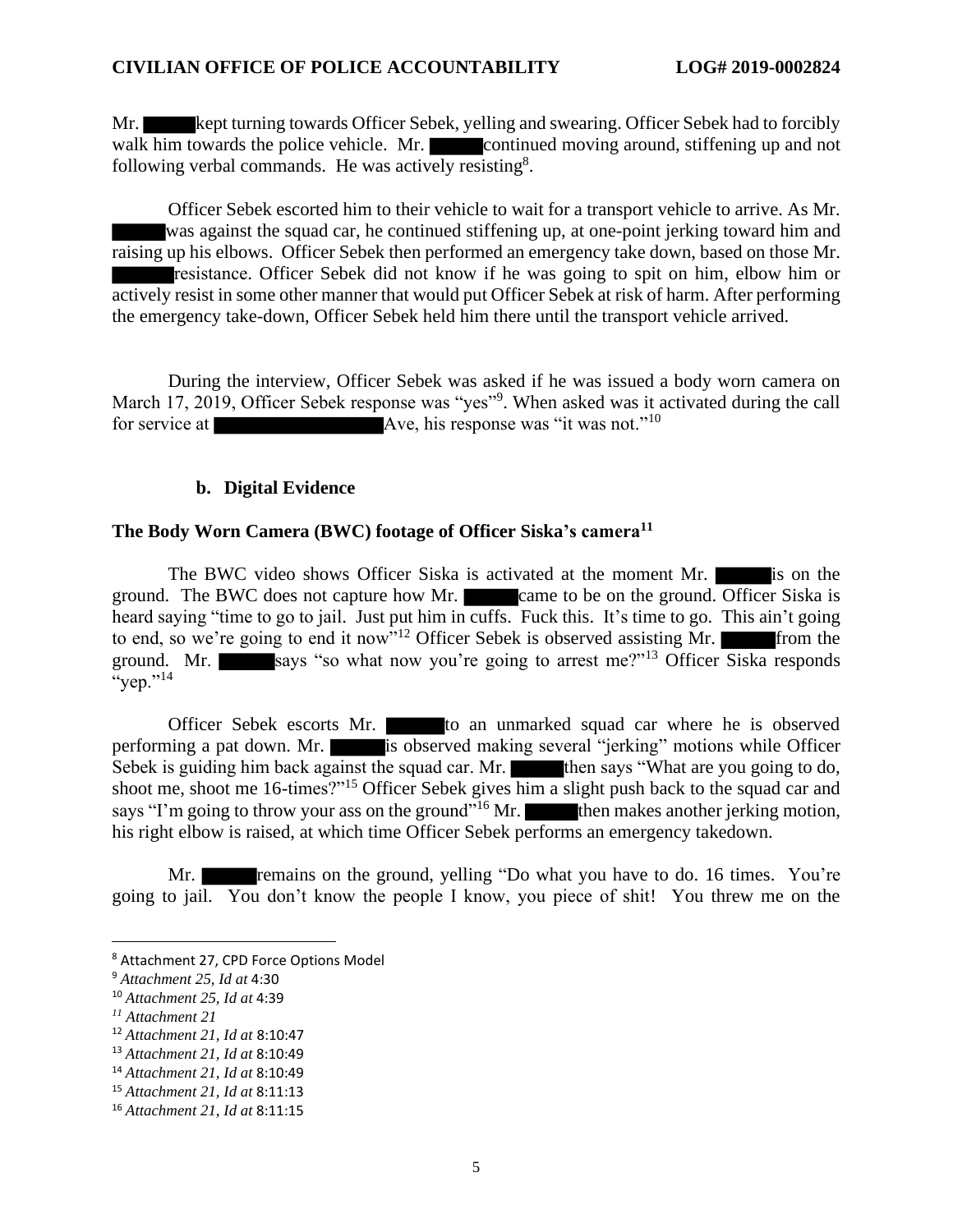ground."<sup>17</sup> A marked unit pulls up and Officer Sebek assists Mr. from the ground and escorts him to the marked unit. He is transported to the  $022<sup>nd</sup>$  District where he is to be processed.

#### **c. Documentary Evidence**

The **Office of Emergency Management and Communication (OEMC) Event Query #1907614011<sup>18</sup>** documented a call for service (Battery in Progress) in the vicinity of Ave. Beat 2262A (Officers Sebek and Siska) arrested one (1) male under RD# JC189390.

**CPD Attendance and Assignment<sup>19</sup>** (A&A) sheet for March 17, 2019, identifiying Beat2262A as Officers Sebek and Siska.

**Chicago Police Tactical Response Report<sup>20</sup>** authored by Officer Sebek, indicating R/O's placed the subject in custody for domestic battery. R/O's walked subject to R/O's vehicle at which time the subject repeatedly stiffened up and pulled away from R/O's custody, subject turned toward R/O in an aggressive manner. R/O in fear of receiving a battery too the subject to the ground and held the subject until the transport vehicle arrived.

**Chicago Police Department Original Case Incident Report<sup>21</sup>** indicating that R/O's responded to a call of a battery in progress. Upon arrival multiple citizens pointed at relating to officers that he was highly intoxicated and refusing to leave. Immediately after R/O's placed Mr. in custody, they noticed a small red scrape on his head. R/O's were waiting for transport vehicle when Mr. began to stiffen up and push back. Mr. continued this behavior, one time turning toward Officer Sebek. Officer Sebek, fearing a possible battery, performed an emergency takedown to keep Mr. under control. Once the transport vehicle arrived, Mr. was transported to the  $022<sup>nd</sup>$  district for processing.

**Chicago Police Department Arrest Report<sup>22</sup> showing that Mr. received two charges;** 720 ILCS 5.0/31-1-A, resisting/obstruction peace officer and 720 ILCS 5.0/12-3.2-A-2, domestic battery.

### **V. LEGAL STANDARD**

For each Allegation COPA must make one of the following findings:

1. Sustained - where it is determined the allegation is supported by a preponderance of the evidence;

<sup>17</sup> *Attachment 21, Id at* 8:11:41

*<sup>18</sup> Attachment 8*

<sup>19</sup> *Attachment 29*

<sup>20</sup> *Attachment 10*

<sup>21</sup> *Attachment 9*

<sup>22</sup> *Attachment 28*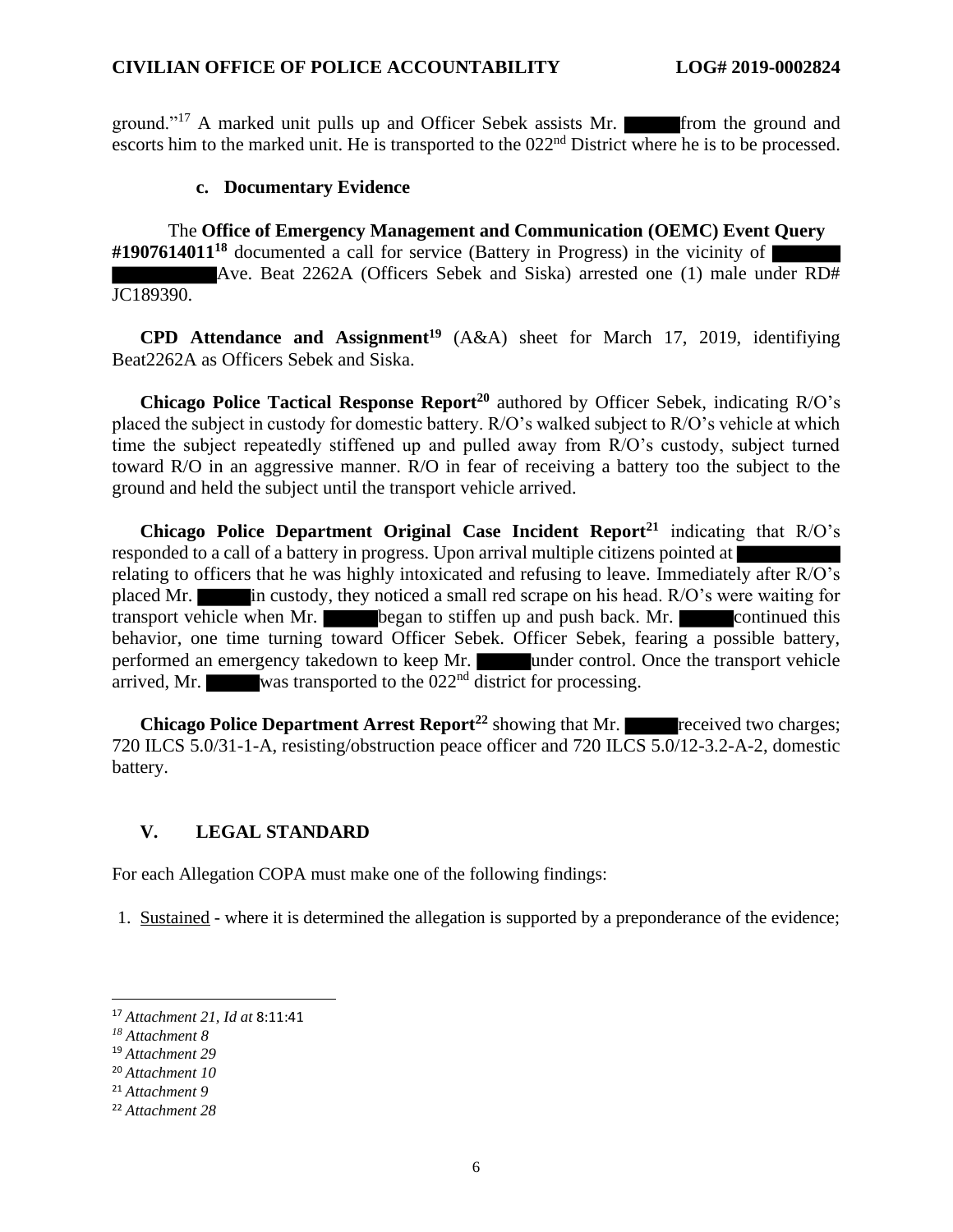- 2. Not Sustained where it is determined there is insufficient evidence to prove the allegations by a preponderance of the evidence;
- 3. Unfounded where it is determined by clear and convincing evidence that an allegation is false or not factual; or
- 4. Exonerated where it is determined by clear and convincing evidence that the conduct described in the allegation occurred, but it is lawful and proper.

A **preponderance of evidence** can be described as evidence indicating that it is **more likely than not** that the conduct reviewed complied with Department policy. *See Avery v. State Farm Mutual Automobile Insurance Co.*, 216 Ill. 2d 100, 191 (2005), (a proposition is proved by a preponderance of the evidence when it has found to be more probably true than not). If the evidence gathered in an investigation establishes that it is more likely that the conduct complied with Department policy than that it did not, even if by a narrow margin, then the preponderance of the evidence standard is met.

**Clear and convincing evidence** is a higher standard than a preponderance of the evidence but lower than the "beyond-a-reasonable doubt" standard required to convict a person of a criminal offense. See *e.g.*, *People v. Coan*, 2016 IL App (2d) 151036 (2016). Clear and Convincing can be defined as a "degree of proof, which, considering all the evidence in the case, produces the firm and abiding belief that it is highly probable that the proposition  $\ldots$  is true." *Id.* at  $\P$  28.

## **VI. ANALYSIS**

COPA makes a finding of **EXONERATED** for Allegation 1 against Officer Sebek, that he used excessive force against Mr. without justification.

The Body worn camera footage and interviews with Mr. **and Officer Sebek were** taken into account. The interaction between Officer Sebek and Mr. occurred when officers responded to a call of a battery in progress. Initially, officers instructed Mr. to leave, to which he refused to comply with those commands.

Upon learning that Ms. wanted to sign complaints for domestic battery against Mr. Mr. was taken into custody. While being detained, Mr. can be seen on BWC becoming belligerent, not following verbal commands, and at one point, attempting to jerk away from Officer Sebek while raise his right elbow. Officer Sebek reasonably believed Mr. was a threat to cause an immediate battery to him. Therefore, in reasonable fear that he may receive an immediate battery, Officer Sebek performed a lawful emergency take down.

In compliance with CPD Use of Force Option, an emergency take-down is allowed with an active resister; movements to avoid physical control. Mr. was observed not following verbal commands and serval times attempted to jerk away from Officer Sebek.

Based on the foregoing, Officer Sebek was within CPD policy to use the necessary force to effect an arrest. Therefore, this allegation is **EXONERATED**.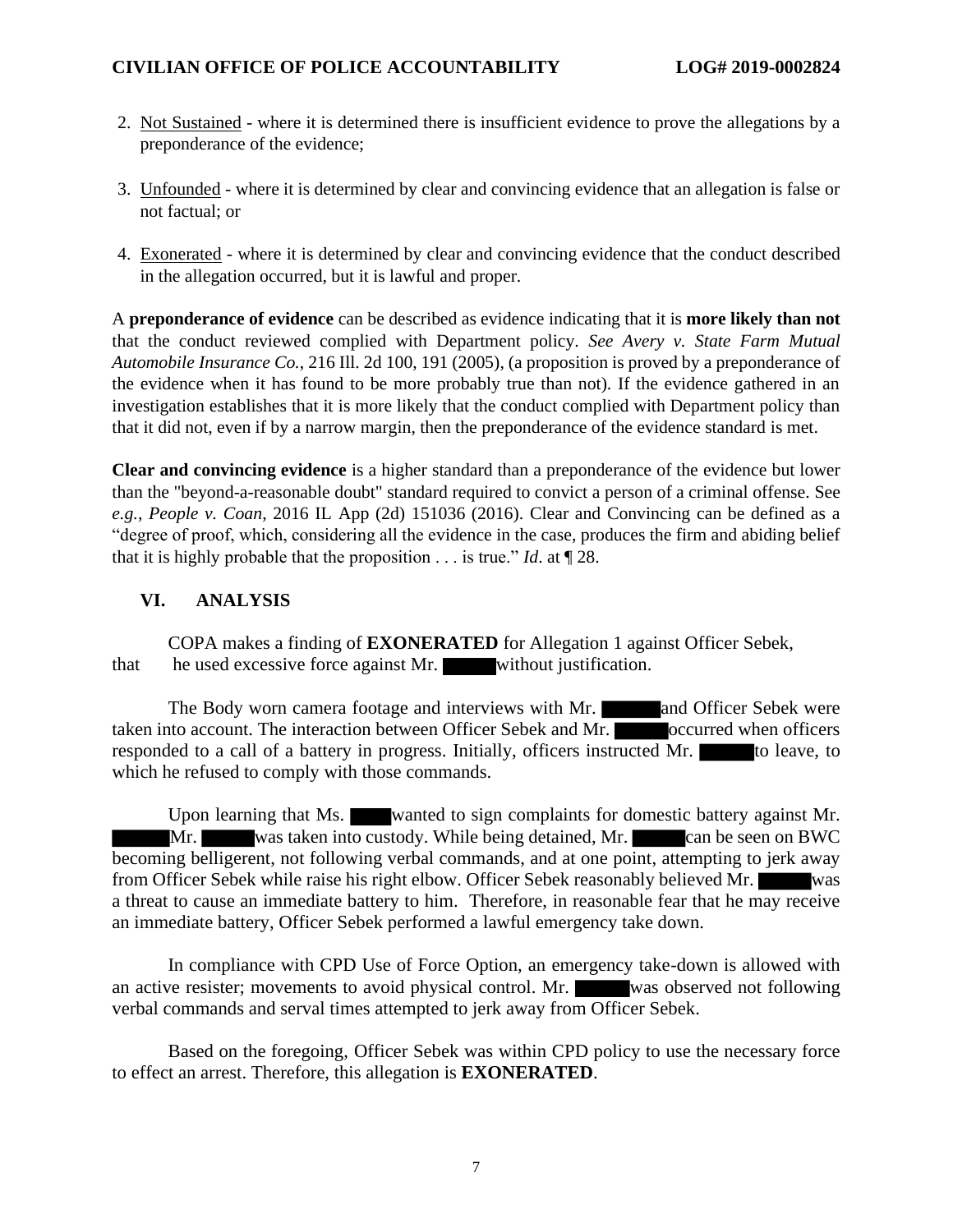COPA makes a finding of **SUSTAINED** for Allegation 2 against Officer Sebek, in that he failed to activate his body worn camera during official law enforcement activity.

Upon receipt of compliant, policy requires COPA to obtain and review accused Officers' body worn camera footage. Upon review, it was determined that Officer Sebek was issued a body worm camera on March 17, 2019, however there was no file to retrieve.

During an officer interview with COPA on March 4, when Officer Sebek was asked if he issued a body worn camera on March 17, 2019, Officer Sebek responded affirmatively. When asked if he had activated it during the call for service at Ave, he responded that he had not.

Based on the foregoing, Officer Sebek was NOT within CPD policy when he failed to activate his body worn camera while performing official law enforcement duties, Therefore, this allegation is **SUSTAINED**.

COPA makes a finding of **UNFOUDNED** for Allegation 1 against Officer Siska, that he used excessive force against Mr. without justification.

The Body worn camera and interviews of Mr. **and Officer Siska were taken into** account. The interaction between Officer Siska and Mr. coccurred when officers responded to a call for service, specifically, a battery in progress. Initially, officers instructed Mr. leave, but Mr. refused to comply with those commands.

Upon learning that Ms. wanted to sign complaints for domestic battery, Mr. was taken into custody. While being detained, Mr. was observed on Officer Siska's BWC being belligerent, not following verbal commands, and at one point attempted to jerk away from Officer Sebek while raising his right elbow. However, at no point does Officer Siska assist in the emergency take down. In reasonable fear that he may receive an immediate battery, Officer Sebek performed an emergency take down, **not** Officer Siska.

In compliance with CPD Use of Force Option, an emergency take-down is allowed with an active resister.

Based on the foregoing, Officer Siska did not violate any CPD policy, nor did he use any force without justification. Therefore, this allegation is **UNFOUNDED**.

#### **VII. RECOMMENDED DISCIPLINE FOR SUSTAINED ALLEGATIONS**

#### **a.** Officer Steven Sebek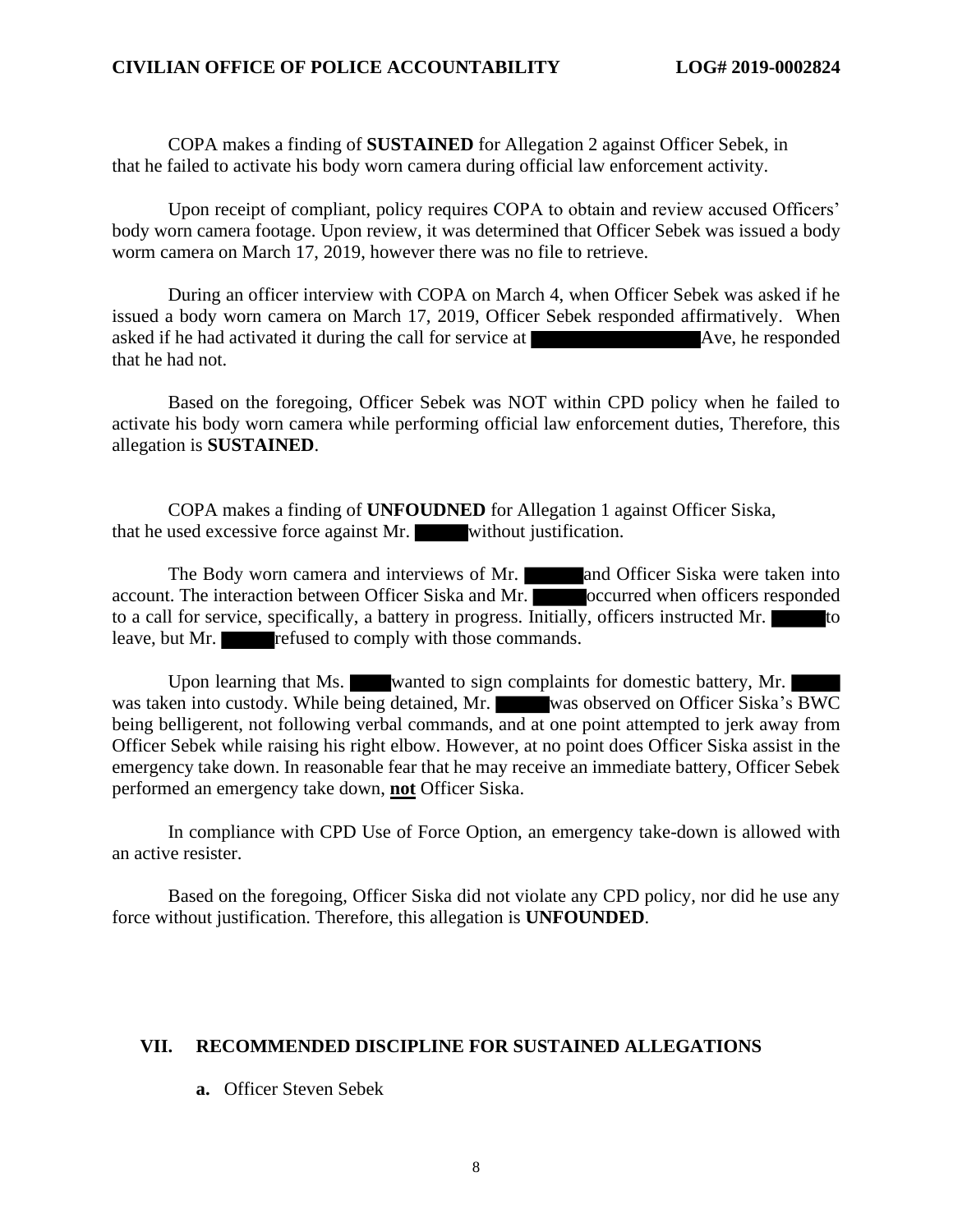- **i.** Complimentary and Disciplinary History
	- **1.** Officer Sebek has two (2) Crime Reduction Awards, three (3) Attendance Recognition Awards, four (4) Complimentary Letters, eight (8) Department Commendations, one hundred and sixty-four (164) Honorable Mentions, one (1) Honorable Mention Ribbon Award and seventy other awards.
	- **2.** Officer Sebek has no Disciplinary history

## **VIII. CONCLUSION**

Based on the analysis set forth above, COPA makes the following findings:

| <b>Officer</b>                  | <b>Allegation</b>                                                                                                                                                                      | Finding/<br><b>Recommendation</b> |
|---------------------------------|----------------------------------------------------------------------------------------------------------------------------------------------------------------------------------------|-----------------------------------|
| Officer Sebek,<br><b>Steven</b> | 1. It is alleged that on March 17, 2019 at<br>approximately 8:00pm at or near<br>Ave, you used excessive force<br>against<br>without justification.                                    | Exonerated                        |
|                                 | 2. It is alleged that on March 17, 2019 at<br>approximately 8:00pm at or near<br>Ave, you failed to activate<br>your body worn camera during official law<br>enforcement activity with | Sustained/2 Days<br>Suspension    |
| Officer Joseph<br>Siska         | It is alleged that on March 17, 2019 at<br>approximately 8:00pm at or near<br>Ave, you used excessive force<br>against the Complainant without<br>justification.                       | Unfounded                         |

Approved:

\_\_\_\_\_\_\_\_\_\_\_\_\_\_\_\_\_\_\_\_\_\_\_\_\_\_\_\_\_\_\_\_\_\_ \_\_\_\_\_\_\_\_\_\_\_\_\_\_\_\_\_\_\_\_\_\_\_\_\_\_\_\_\_\_\_\_\_\_ Angela Hearts-Glass *Deputy Chief Investigator*

January 28, 2021

Date